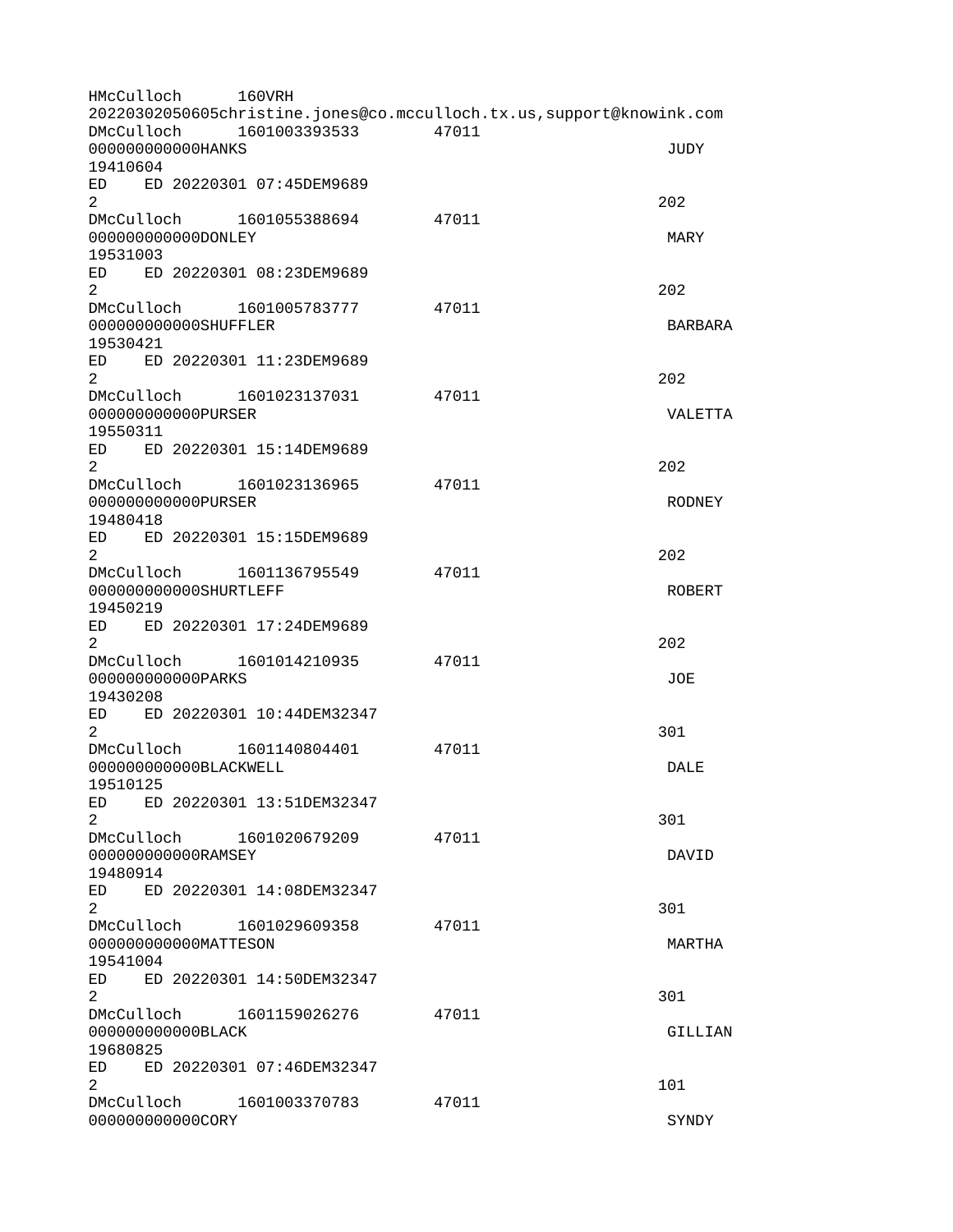| 19521010                                                                                                                                                                                                                                   |                                     |                              |       |                |  |  |  |  |
|--------------------------------------------------------------------------------------------------------------------------------------------------------------------------------------------------------------------------------------------|-------------------------------------|------------------------------|-------|----------------|--|--|--|--|
| ED.<br>2                                                                                                                                                                                                                                   |                                     | ED 20220301 14:55DEM32347    |       | 101            |  |  |  |  |
|                                                                                                                                                                                                                                            |                                     | DMcCulloch 1601111451467     | 47011 |                |  |  |  |  |
|                                                                                                                                                                                                                                            | 000000000000WILLIAMS<br><b>JOHN</b> |                              |       |                |  |  |  |  |
| 19780201                                                                                                                                                                                                                                   |                                     |                              |       |                |  |  |  |  |
| $\overline{2}$                                                                                                                                                                                                                             |                                     | ED ED 20220301 16:10DEM32347 |       | 101            |  |  |  |  |
| DMcCulloch                                                                                                                                                                                                                                 |                                     | 1601003387365                | 47011 |                |  |  |  |  |
| 000000000000T0RRES                                                                                                                                                                                                                         |                                     |                              |       | NORMA          |  |  |  |  |
| 19530208                                                                                                                                                                                                                                   |                                     |                              |       |                |  |  |  |  |
|                                                                                                                                                                                                                                            |                                     | ED ED 20220301 11:37DEM9692  |       |                |  |  |  |  |
| $\overline{2}$                                                                                                                                                                                                                             |                                     |                              |       | 201            |  |  |  |  |
|                                                                                                                                                                                                                                            |                                     | DMcCulloch 1601003412544     | 47011 |                |  |  |  |  |
| 000000000000PIERCE                                                                                                                                                                                                                         |                                     |                              |       | HOLT           |  |  |  |  |
| 19540705                                                                                                                                                                                                                                   |                                     |                              |       |                |  |  |  |  |
| ED.                                                                                                                                                                                                                                        |                                     | ED 20220301 17:09DEM9692     |       |                |  |  |  |  |
| 2                                                                                                                                                                                                                                          |                                     |                              |       | 201            |  |  |  |  |
|                                                                                                                                                                                                                                            |                                     | DMcCulloch 1601034278543     | 47011 |                |  |  |  |  |
| 000000000000GARCIA                                                                                                                                                                                                                         |                                     |                              |       | <b>ERNESTO</b> |  |  |  |  |
| 19561107                                                                                                                                                                                                                                   |                                     |                              |       |                |  |  |  |  |
| $\overline{2}$                                                                                                                                                                                                                             |                                     | ED ED 20220301 17:21DEM9692  |       | 201            |  |  |  |  |
|                                                                                                                                                                                                                                            |                                     | DMcCulloch 1601003384344     | 47011 |                |  |  |  |  |
| 000000000000JONES                                                                                                                                                                                                                          |                                     |                              |       | <b>SANDRA</b>  |  |  |  |  |
| 19510305                                                                                                                                                                                                                                   |                                     |                              |       |                |  |  |  |  |
| ED -                                                                                                                                                                                                                                       |                                     | ED 20220301 17:52DEM9692     |       |                |  |  |  |  |
| $\overline{2}$                                                                                                                                                                                                                             |                                     |                              |       | 201            |  |  |  |  |
| DMcCulloch                                                                                                                                                                                                                                 |                                     | 1601009614402                | 47011 |                |  |  |  |  |
| 000000000000WILKINSON                                                                                                                                                                                                                      |                                     |                              |       | <b>JERRY</b>   |  |  |  |  |
| 19450902                                                                                                                                                                                                                                   |                                     |                              |       |                |  |  |  |  |
|                                                                                                                                                                                                                                            |                                     | ED ED 20220301 07:34DEM9692  |       |                |  |  |  |  |
| $\overline{2}$                                                                                                                                                                                                                             |                                     |                              |       | 401            |  |  |  |  |
|                                                                                                                                                                                                                                            |                                     | DMcCulloch 1601042365019     | 47011 |                |  |  |  |  |
| 000000000000CRAWFORD                                                                                                                                                                                                                       |                                     |                              |       | <b>HOMER</b>   |  |  |  |  |
| 19491016                                                                                                                                                                                                                                   |                                     | ED 20220301 09:54DEM9694     |       |                |  |  |  |  |
| ED<br>$\overline{2}$                                                                                                                                                                                                                       |                                     |                              |       | 403            |  |  |  |  |
| DMcCulloch                                                                                                                                                                                                                                 |                                     | 1601138626781                | 47011 |                |  |  |  |  |
| 000000000000JONES                                                                                                                                                                                                                          |                                     |                              |       | CYNTHIA        |  |  |  |  |
| 19610408                                                                                                                                                                                                                                   |                                     |                              |       |                |  |  |  |  |
| ED                                                                                                                                                                                                                                         |                                     | ED 20220301 11:54DEM9694     |       |                |  |  |  |  |
| $\overline{2}$                                                                                                                                                                                                                             |                                     |                              |       | 403            |  |  |  |  |
|                                                                                                                                                                                                                                            |                                     | DMcCulloch 1601186335521     | 47011 |                |  |  |  |  |
| 000000000000MCRAE                                                                                                                                                                                                                          |                                     |                              |       | <b>DELAURA</b> |  |  |  |  |
| 19740411                                                                                                                                                                                                                                   |                                     |                              |       |                |  |  |  |  |
| ED                                                                                                                                                                                                                                         |                                     | ED 20220301 18:46DEM9694     |       |                |  |  |  |  |
| $\overline{2}$                                                                                                                                                                                                                             |                                     |                              |       | 403            |  |  |  |  |
| DMcCulloch                                                                                                                                                                                                                                 |                                     | 1601011697846                | 47011 |                |  |  |  |  |
| 000000000000MOORE                                                                                                                                                                                                                          |                                     |                              |       | <b>JASON</b>   |  |  |  |  |
| 19811219<br>ED and the set of the set of the set of the set of the set of the set of the set of the set of the set of the set of the set of the set of the set of the set of the set of the set of the set of the set of the set of the se |                                     | ED 20220301 18:53DEM9694     |       |                |  |  |  |  |
| $\overline{2}$                                                                                                                                                                                                                             |                                     |                              |       | 403            |  |  |  |  |
| DMcCulloch                                                                                                                                                                                                                                 |                                     | 1601009432149                | 47011 |                |  |  |  |  |
| 000000000000R0DRIGUE                                                                                                                                                                                                                       |                                     |                              |       | RICKY          |  |  |  |  |
| 19450901                                                                                                                                                                                                                                   |                                     |                              |       |                |  |  |  |  |
| ED<br>ED 20220301 15:22DEM9691                                                                                                                                                                                                             |                                     |                              |       |                |  |  |  |  |
| $\overline{2}$                                                                                                                                                                                                                             |                                     |                              |       | 302            |  |  |  |  |
| DMcCulloch                                                                                                                                                                                                                                 |                                     | 1601092717278                | 47011 |                |  |  |  |  |